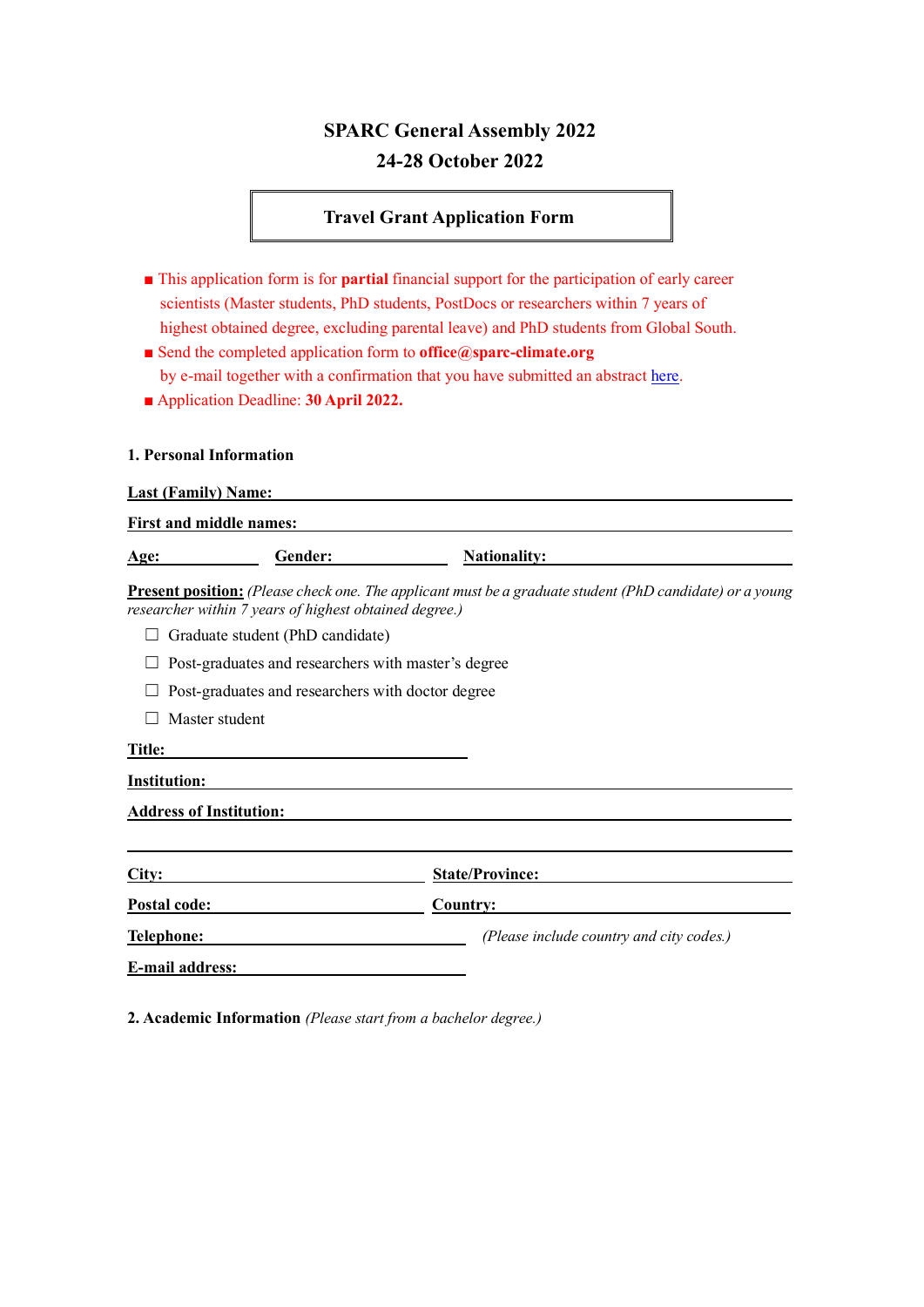| Name of Institution | Degree | Field | <b>Completion Date</b> |
|---------------------|--------|-------|------------------------|
|                     |        |       |                        |
|                     |        |       |                        |
|                     |        |       |                        |
|                     |        |       |                        |

## **3. Working experience & Current occupation**

| Name of Institution | Position | $From - To$ |
|---------------------|----------|-------------|
|                     |          |             |
|                     |          |             |
|                     |          |             |

## **4. Application for a partial support**

Note that limited funding is available **to partially cover expenses** related to attending the SPARC GA.

Please provide an estimate for expenses you would like to apply funding for.

I would like to attend the SPARC GA at:

□ Boulder, USA.

□ Reading, UK.

□ Qingdao, China.

-------

I would like to apply for partial support for the following (tick all that apply):

- □ Registration fees.
- $\Box$  Travel train (city of origin)
- $\Box$  Travel flight (city of origin)
- $\Box$  Accommodation support
- □ Per diem for \_\_\_\_ days

### **5. Presentation title**

**Selected session theme: 1, 2, 3, 4, 5** *(Please retain the theme number you selected.)*

**6. List of major publications**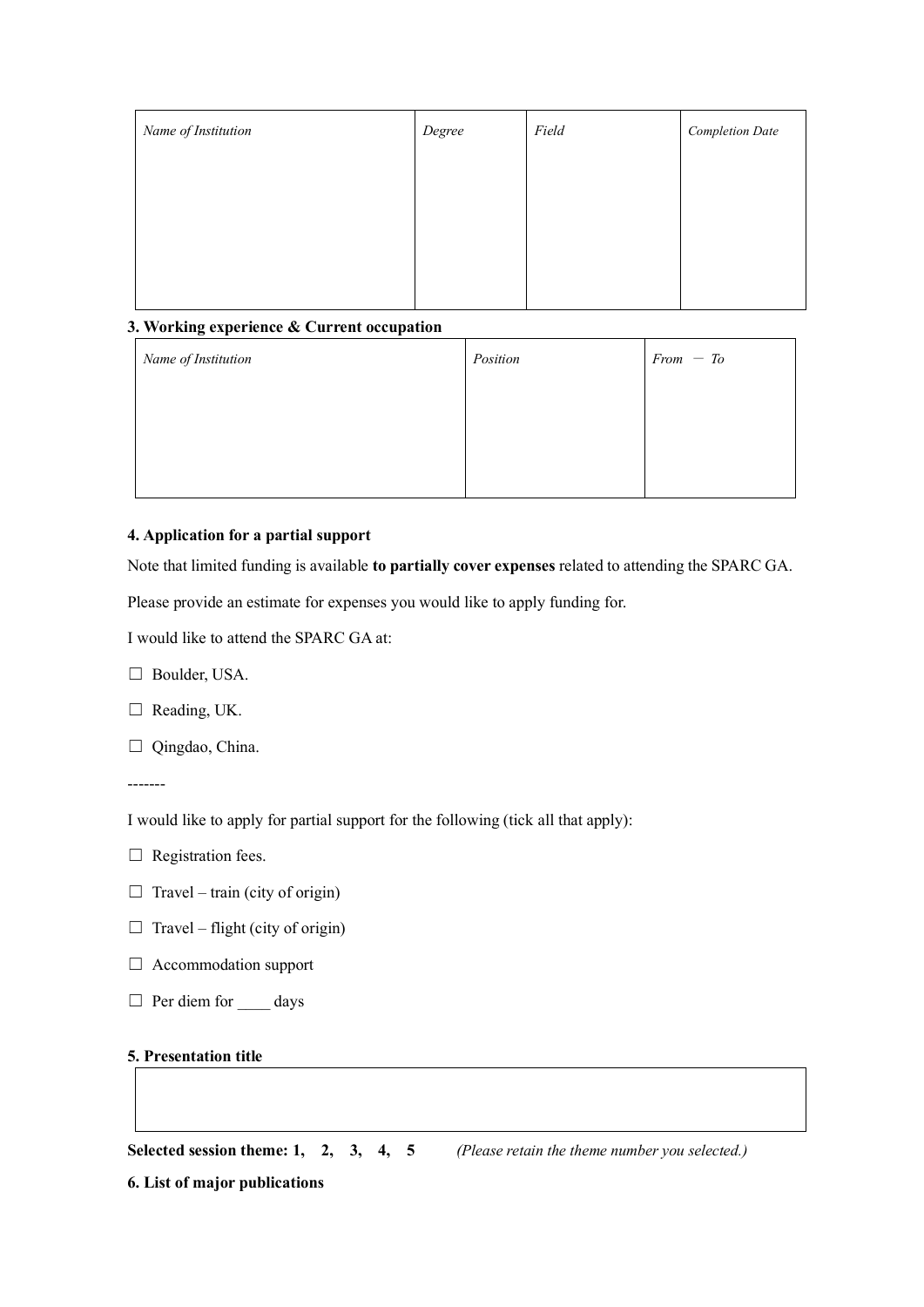

**7. Statement by the applicant's supervisor or senior colleague**

*(This section should be completed by the applicant's research supervisor or senior colleague. Please comment on the applicant's academic or professional abilities.)*

**Name of person completing section 7:** 

**Position:**